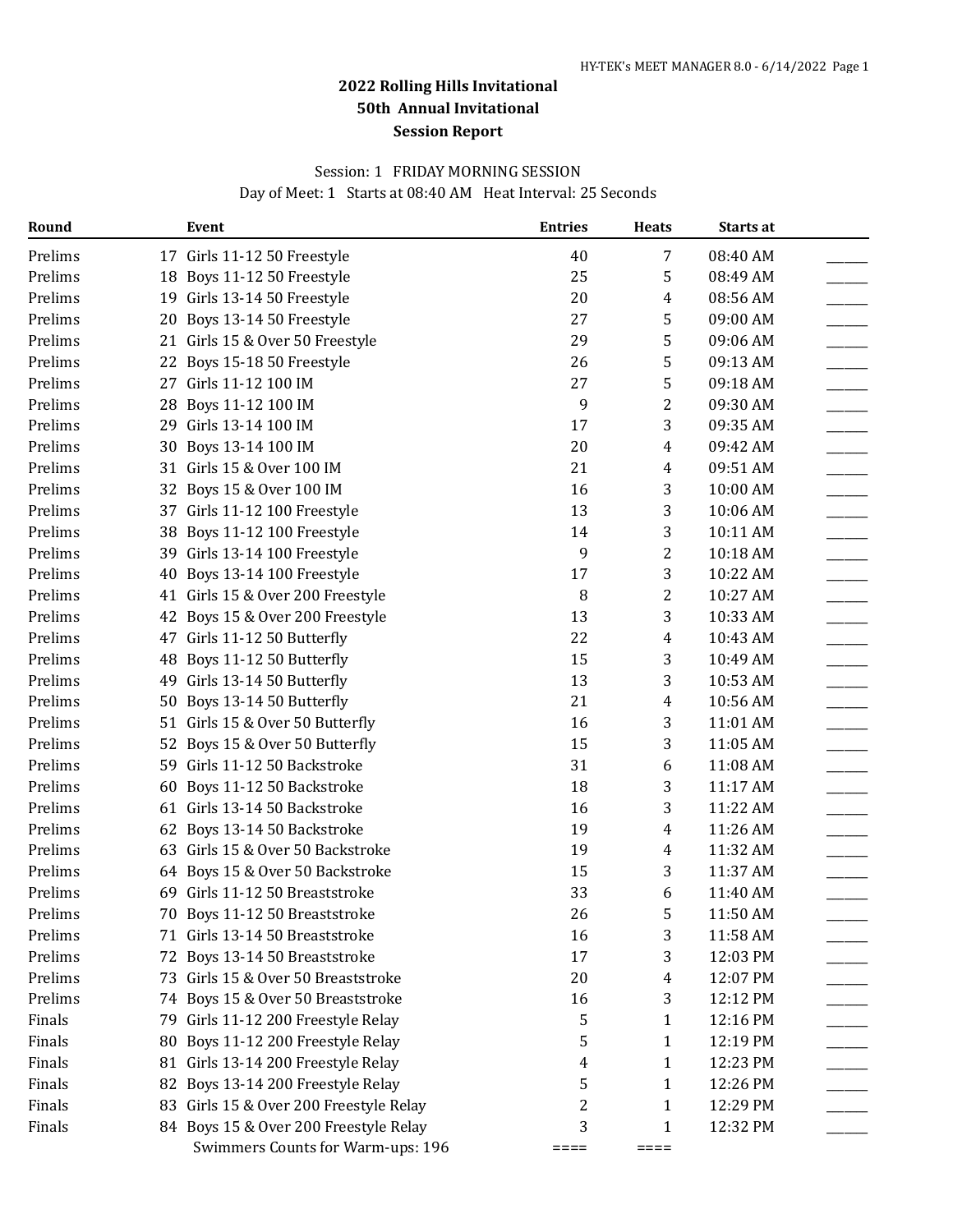### Session: 1 FRIDAY MORNING SESSION Day of Meet: 1 Starts at 08:40 AM Heat Interval: 25 Seconds

| Round | Event                | <b>Entries</b> | <b>Heats</b> | <b>Starts at</b> |  |
|-------|----------------------|----------------|--------------|------------------|--|
|       | Entry / Heat Totals: | 723            | 141          |                  |  |
|       | Finish Time          |                |              | 12:34 PM         |  |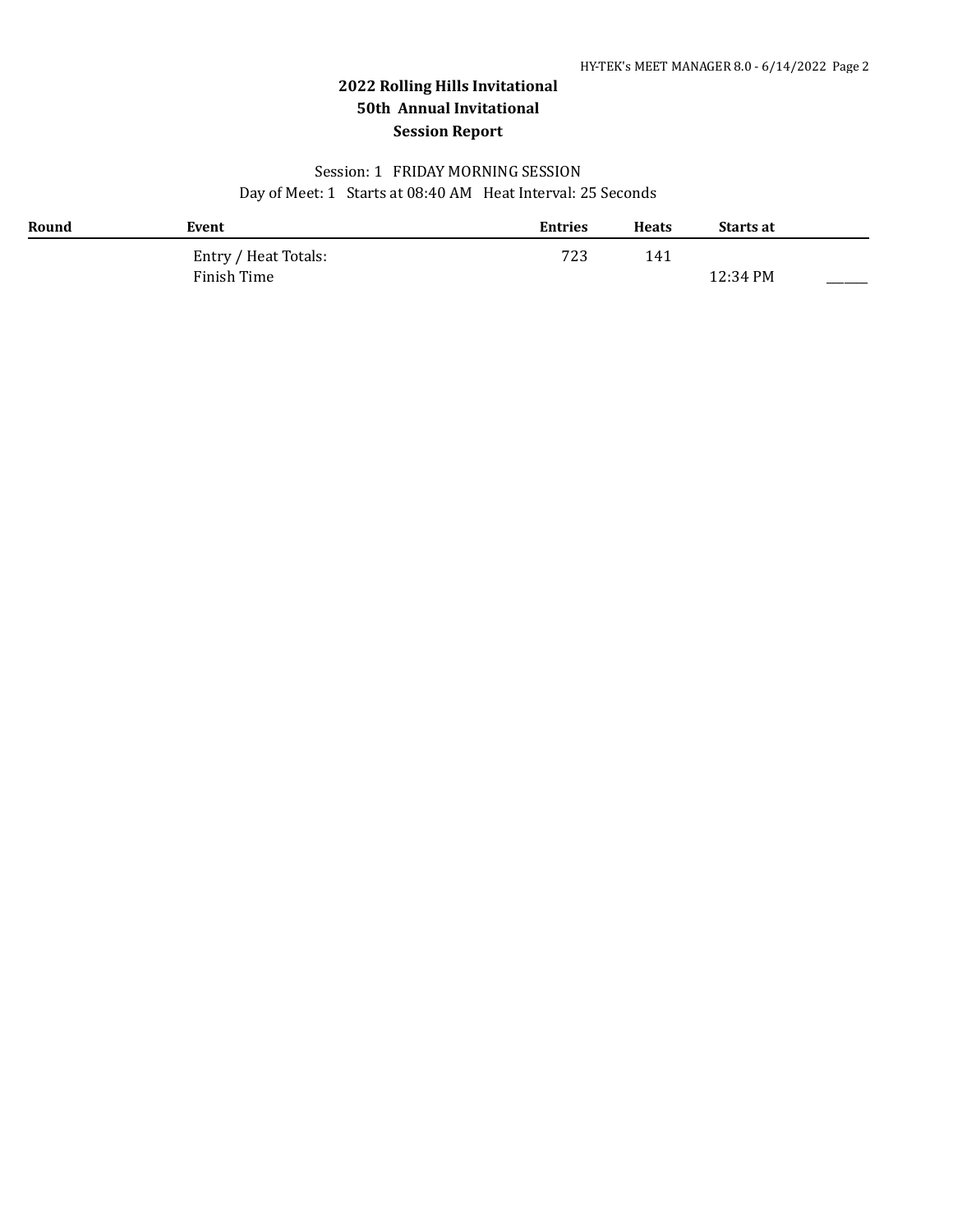### Session: 3 FRIDAY AFTERNOON SESSION

Day of Meet: 1 Starts at 02:20 PM Heat Interval: 30 Seconds

| Round   | Event                                   | <b>Entries</b> | <b>Heats</b>     | Starts at |  |
|---------|-----------------------------------------|----------------|------------------|-----------|--|
| Prelims | 11 Girls 6 & Under 25 Freestyle         | 25             | 5                | 02:20 PM  |  |
| Prelims | 12 Boys 6 & Under 25 Freestyle          | 20             | $\overline{4}$   | 02:27 PM  |  |
| Prelims | 13 Girls 8 & Under 25 Freestyle         | 38             | 7                | 02:32 PM  |  |
| Prelims | 14 Boys 8 & Under 25 Freestyle          | 30             | 5                | 02:40 PM  |  |
| Prelims | 15 Girls 10 & Under 50 Freestyle        | 39             | 7                | 02:45 PM  |  |
| Prelims | 16 Boys 10 & Under 50 Freestyle         | 30             | 5                | 02:56 PM  |  |
| Prelims | 23 Girls 8 & Under 100 IM               | 10             | $\boldsymbol{2}$ | 03:05 PM  |  |
| Prelims | 24 Boys 8 & Under 100 IM                | 3              | $\mathbf{1}$     | 03:11 PM  |  |
| Prelims | 25 Girls 10 & Under 100 IM              | 19             | $\overline{4}$   | 03:15 PM  |  |
| Prelims | 26 Boys 10 & Under 100 IM               | 14             | 3                | 03:27 PM  |  |
| Prelims | 53 Girls 6 & Under 25 Backstroke        | 23             | $\overline{4}$   | 03:36 PM  |  |
| Prelims | 54 Boys 6 & Under 25 Backstroke         | 17             | 3                | 03:42 PM  |  |
| Prelims | 33 Girls 8 & Under 50 Freestyle         | 17             | 3                | 03:47 PM  |  |
| Prelims | 34 Boys 8 & Under 50 Freestyle          | 12             | $\boldsymbol{2}$ | 03:51 PM  |  |
| Prelims | 35 Girls 10 & Under 100 Freestyle       | 11             | $\overline{2}$   | 03:55 PM  |  |
| Prelims | 36 Boys 10 & Under 100 Freestyle        | 13             | 3                | 04:00 PM  |  |
| Prelims | 43 Girls 8 & Under 25 Butterfly         | 16             | 3                | 04:06 PM  |  |
| Prelims | 44 Boys 8 & Under 25 Butterfly          | 14             | 3                | 04:10 PM  |  |
| Prelims | 45 Girls 10 & Under 50 Butterfly        | 13             | 3                | 04:14 PM  |  |
| Prelims | 46 Boys 10 & Under 50 Butterfly         | 12             | $\overline{2}$   | 04:18 PM  |  |
| Prelims | 55 Girls 8 & Under 25 Backstroke        | 38             | 7                | 04:21 PM  |  |
| Prelims | 56 Boys 8 & Under 25 Backstroke         | 25             | 5                | 04:30 PM  |  |
| Prelims | 57 Girls 10 & Under 50 Backstroke       | 38             | 7                | 04:37 PM  |  |
| Prelims | 58 Boys 10 & Under 50 Backstroke        | 22             | $\overline{4}$   | 04:49 PM  |  |
| Prelims | 65 Girls 8 & Under 25 Breaststroke      | 25             | 5                | 04:57 PM  |  |
| Prelims | 66 Boys 8 & Under 25 Breaststroke       | 19             | $\overline{4}$   | 05:02 PM  |  |
| Prelims | 67 Girls 10 & Under 50 Breaststroke     | 29             | 5                | 05:07 PM  |  |
| Prelims | 68 Boys 10 & Under 50 Breaststroke      | 17             | 3                | 05:17 PM  |  |
| Finals  | 75 Girls 8 & Under 100 Freestyle Relay  | 10             | $\overline{c}$   | 05:22 PM  |  |
| Finals  | 76 Boys 8 & Under 100 Freestyle Relay   | 10             | $\overline{c}$   | 05:29 PM  |  |
| Finals  | 77 Girls 10 & Under 100 Freestyle Relay | 8              | $\overline{2}$   | 05:36 PM  |  |
| Finals  | 78 Boys 10 & Under 100 Freestyle Relay  | 5              | $\mathbf{1}$     | 05:41 PM  |  |
|         | Swimmers Counts for Warm-ups: 193       | $====$         | $====$           |           |  |
|         | Entry / Heat Totals:                    | 622            | 118              |           |  |
|         | Finish Time                             |                |                  | 05:44 PM  |  |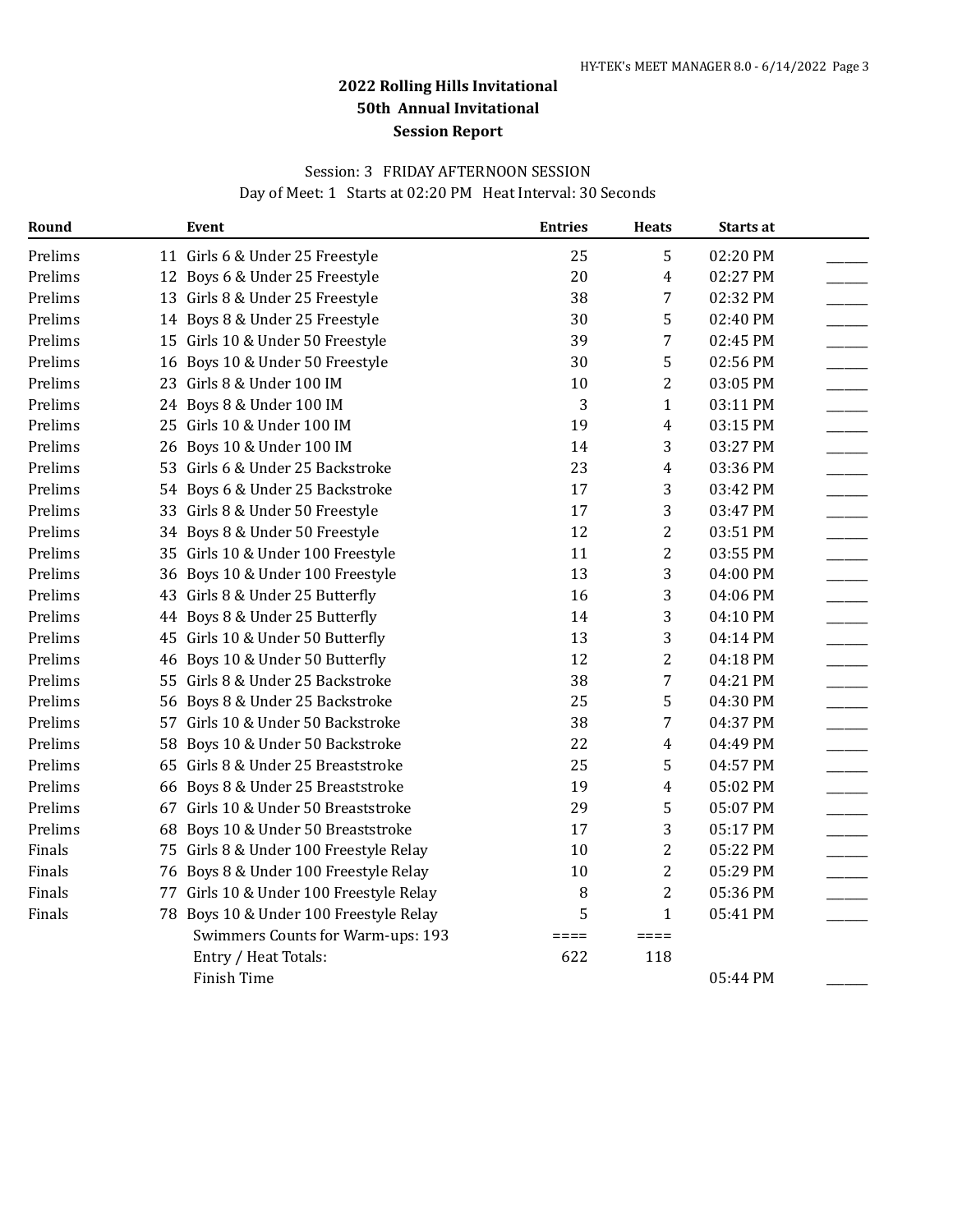### Session: 2 SATURDAY MORNING SESSION FINALS Day of Meet: 2 Starts at 09:20 AM Heat Interval: 35 Seconds

| Round  |    | <b>Event</b>                       | <b>Entries</b> | <b>Heats</b>   | Starts at |  |
|--------|----|------------------------------------|----------------|----------------|-----------|--|
| Finals |    | 1 Girls 8 & Under 100 Medley Relay | 6              | $\mathbf{1}$   | 09:20 AM  |  |
| Finals | 2  | Boys 8 & Under 100 Medley Relay    | 4              | $\mathbf{1}$   | 09:24 AM  |  |
| Finals | 3  | Girls 10 & Under 100 Medley Relay  | 5              | 1              | 09:27 AM  |  |
| Finals | 4  | Boys 10 & Under 100 Medley Relay   | 2              | 1              | 09:29 AM  |  |
| Finals | 5  | Girls 11-12 200 Medley Relay       | 2              | 1              | 09:32 AM  |  |
| Finals | 6  | Boys 11-12 200 Medley Relay        | 4              | $\mathbf{1}$   | 09:36 AM  |  |
| Finals |    | 7 Girls 13-14 200 Medley Relay     | 3              | 1              | 09:40 AM  |  |
| Finals | 8  | Boys 13-14 200 Medley Relay        | 4              | 1              | 09:44 AM  |  |
| Finals | 9  | Girls 15 & Over 200 Medley Relay   | 5              | 1              | 09:48 AM  |  |
| Finals | 10 | Boys 15 & Over 200 Medley Relay    | 4              | 1              | 09:51 AM  |  |
| Finals |    | 11 Girls 6 & Under 25 Freestyle    | 6              | 1 <sub>u</sub> | 09:54 AM  |  |
| Finals |    | 12 Boys 6 & Under 25 Freestyle     | 6              | 1 <sub>u</sub> | 09:55 AM  |  |
| Finals |    | 13 Girls 8 & Under 25 Freestyle    | 6              | 1 <sub>u</sub> | 09:56 AM  |  |
| Finals |    | 14 Boys 8 & Under 25 Freestyle     | 6              | 1 <sub>u</sub> | 09:57 AM  |  |
| Finals |    | 15 Girls 10 & Under 50 Freestyle   | 6              | 1 <sub>u</sub> | 09:58 AM  |  |
| Finals | 16 | Boys 10 & Under 50 Freestyle       | 6              | 1 <sub>u</sub> | 09:59 AM  |  |
| Finals |    | 17 Girls 11-12 50 Freestyle        | 6              | 1 <sub>u</sub> | 10:01 AM  |  |
| Finals | 18 | Boys 11-12 50 Freestyle            | 6              | 1 <sub>u</sub> | 10:02 AM  |  |
| Finals |    | 19 Girls 13-14 50 Freestyle        | 6              | 1 <sub>u</sub> | 10:03 AM  |  |
| Finals | 20 | Boys 13-14 50 Freestyle            | 6              | 1 <sub>u</sub> | 10:04 AM  |  |
| Finals |    | 21 Girls 15 & Over 50 Freestyle    | 6              | 1 u            | 10:05 AM  |  |
| Finals | 22 | Boys 15-18 50 Freestyle            | 6              | 1 <sub>u</sub> | 10:06 AM  |  |
| Finals |    | 23 Girls 8 & Under 100 IM          | 6              | 1 <sub>u</sub> | 10:07 AM  |  |
| Finals |    | 24 Boys 8 & Under 100 IM           | 3              | 1 <sub>u</sub> | 10:10 AM  |  |
| Finals | 25 | Girls 10 & Under 100 IM            | 6              | 1 <sub>u</sub> | 10:13 AM  |  |
| Finals | 26 | Boys 10 & Under 100 IM             | 6              | 1 <sub>u</sub> | 10:16 AM  |  |
| Finals |    | 27 Girls 11-12 100 IM              | 6              | 1 <sub>u</sub> | 10:18 AM  |  |
| Finals | 28 | Boys 11-12 100 IM                  | 6              | 1 <sub>u</sub> | 10:20 AM  |  |
| Finals | 29 | Girls 13-14 100 IM                 | 6              | 1 <sub>u</sub> | 10:22 AM  |  |
| Finals | 30 | Boys 13-14 100 IM                  | 6              | 1 <sub>u</sub> | 10:24 AM  |  |
| Finals |    | 31 Girls 15 & Over 100 IM          | 6              | 1 <sub>u</sub> | 10:26 AM  |  |
| Finals |    | 32 Boys 15 & Over 100 IM           | 6              | 1 <sub>u</sub> | 10:28 AM  |  |
| Finals |    | 33 Girls 8 & Under 50 Freestyle    | 6              | 1 <sub>u</sub> | 10:30 AM  |  |
| Finals |    | 34 Boys 8 & Under 50 Freestyle     | 6              | 1 <sub>u</sub> | 10:31 AM  |  |
| Finals |    | 35 Girls 10 & Under 100 Freestyle  | 6              | 1 <sub>u</sub> | 10:33 AM  |  |
| Finals | 36 | Boys 10 & Under 100 Freestyle      | 6              | 1 <sub>u</sub> | 10:35 AM  |  |
| Finals | 37 | Girls 11-12 100 Freestyle          | 6              | 1 <sub>u</sub> | 10:37 AM  |  |
| Finals | 38 | Boys 11-12 100 Freestyle           | 6              | 1 <sub>u</sub> | 10:39 AM  |  |
| Finals |    | 39 Girls 13-14 100 Freestyle       | 6              | 1 <sub>u</sub> | 10:41 AM  |  |
| Finals | 40 | Boys 13-14 100 Freestyle           | 6              | 1 <sub>u</sub> | 10:43 AM  |  |
| Finals |    | 41 Girls 15 & Over 200 Freestyle   | 6              | 1 <sub>u</sub> | 10:45 AM  |  |
| Finals | 42 | Boys 15 & Over 200 Freestyle       | 6              | 1 <sub>u</sub> | 10:48 AM  |  |
| Finals |    | 43 Girls 8 & Under 25 Butterfly    | 6              | 1 <sub>u</sub> | 10:51 AM  |  |